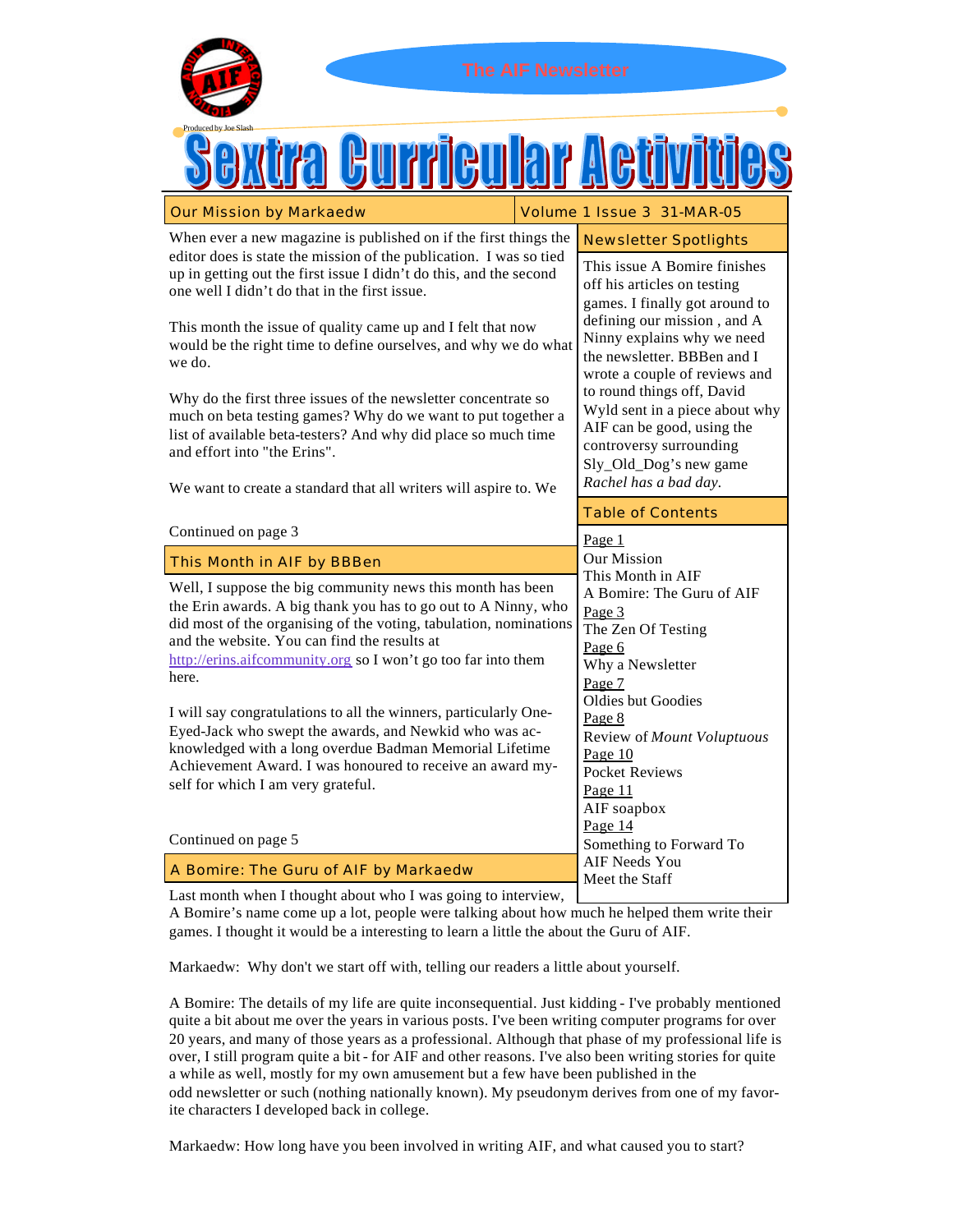A Bomire: Well, my first IF game was written back in high school using BASIC. I don't think anyone ever saw it -and the world is a better place because of that! I'm really not sure how long I've been writing AIF - at least four years, maybe five. My first few games were never released thank goodness! However, some bits and pieces did make their way into "The Backlot". What caused me to start is probably the same thing that causes any AIF author to start - I wanted to see if I could do it. I was playing some then-current AIF games and got an idea for a game of my own (it was in the Star Trek universe), and decided to try to write it. At the time I was using AGT, and I later ported a lot of the game over to Inform before giving up on it entirely.

Markaedw: I see that all of your games are in TADS, is TADS, better, easier or just different than ADRIFT?

A Bomire: I don't think any authoring language is necessarily better or easier than any other. I found TADS easy to understand and work with, but I've been programming for a long time so I was familiar with most of TADS structure long before ever seeing my first line of TADS code. I think choosing a language depends upon two things. The second most important one is finding one that can do all of the things you want to do. Personally, I've only found one thing I could not do in TADS - dynamic maps such as are in ADRIFT (there is a module for this at the IF Archive, but it is too cumbersome for my tastes). But if you are happy working in ADRIFT and don't run into any limitations, then I say "more power to you!" Christopher Cole has been doing it for years. This leads to the most important criteria - choose a language you enjoy working with. If you find writing TADS code to be comparable to having a tooth drilled - then forget it! You'll never finish a game that way.

Markaedw: Which platform do you suggest for game writers just starting out?

A Bomire: I don't suggest any platform - I suggest doing what I did. Try out each one to see which one you find easiest to understand and use. The only thing I recommend is if you are just starting out, try to pick a platform for which you can find support. You're going to have questions and it is nice if there are people available to answer them for you. HUGO and ALAN may be great platforms, but I don't know very many people who use them.

Markaedw: Several writers (Lucilla Frost included [see 28-FEB-05 issue]) , have credited you as help in writing their games, any general help for those, just staring out?

A Bomire: Well, I helped Lucilla Frost and others with their TADS coding, not necessarily with game writing. However, I don't mind sharing some advice for budding authors. Number one - it is harder than it looks. Not a little harder - A LOT harder. You're going to spend 90% of your time doing about 10% of the work - fine-tuning, polishing and debugging. That's a lot of work for very little results and it can be discouraging. Number two - try something small first. You'll get a feel for the amount of effort involved. Number three - block out your game first. Know what is going to happen at the beginning, the middle and the end. You don't have to know every last detail of every scene, but at least have an idea. Finally - get out there and do it!

Games by A Bomire

- *Dextor Dixon: In Search of the Prussion Pussy* which was nominated for 5 Erins and received honorable mention for Best Humor.
- *Last minute Gift* which took fist place in Christopher Coles minicomp and received two 20003 Erins for Best Male/Female Scene and Best One-Night.
- *The Backlot* which has been nominated for eight Erins it has won two for best m/f sex scene and best technical implementation/Use of Medium.
- *Santa's Little Helper* which also has been nominated for eight Erins it has won Best Threesome/ Orgy and Best Puzzle.

*Pool Party* a collaborative effort with Christopher Cole.

*Tomorrow Never Comes*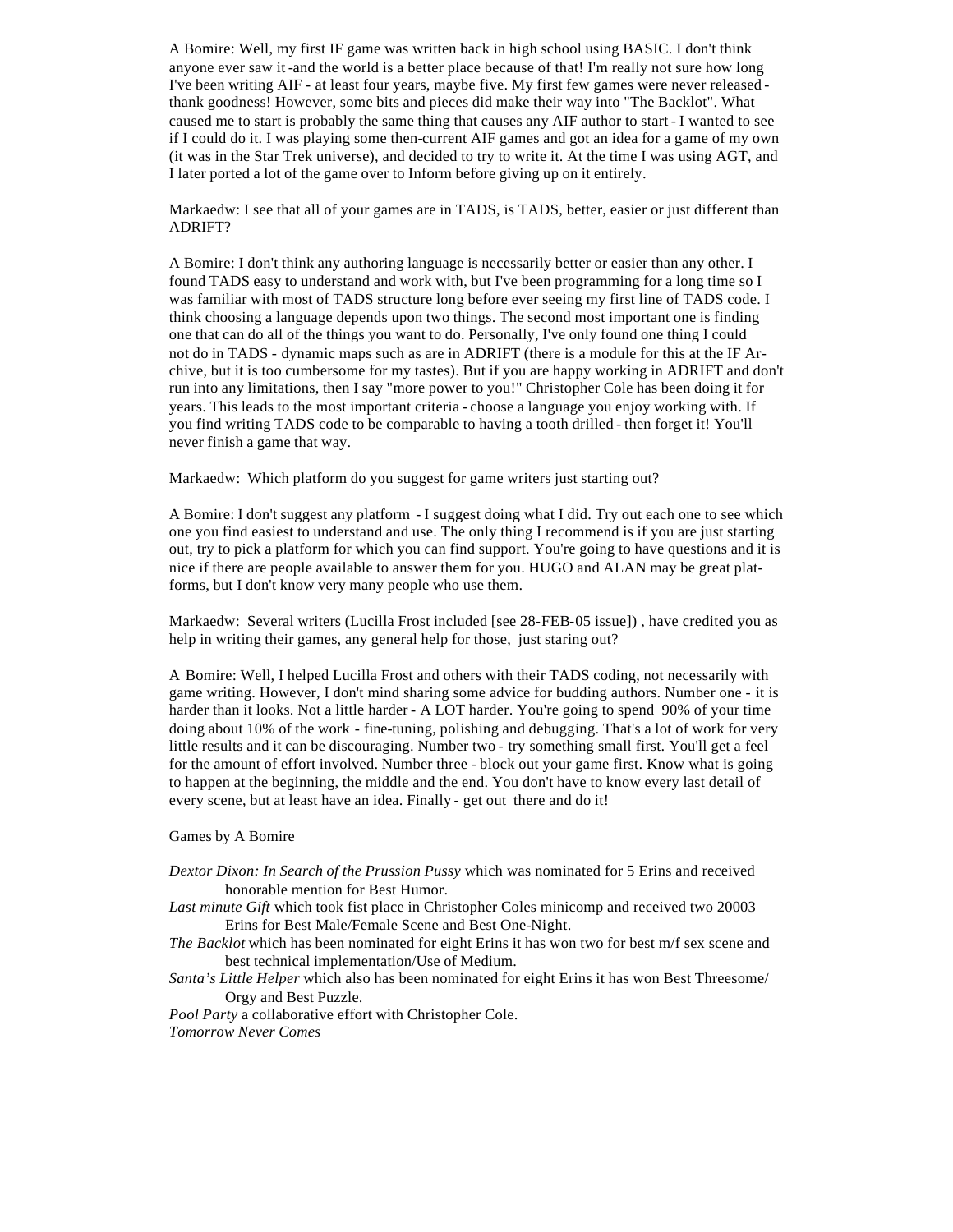#### <span id="page-2-0"></span>Our Mission by Markaedw

also want to create a place where new writers can go to learn how to improve their craft. Part of that place is alt.games.xtrek or Yahoo! and part of that is here.

It has been said before all these games are free, created by volunteers for the love of the genre. That does not mean that we should accept and tolerate bad coding. It also does not mean that we should burn in effigy every author who releases a poorly-coded game. Rather, we should encourage improvement through constructive criticisms and offers of assistance. We have had games released that had a few bugs, so we pointed them out. Occasionally the authors corrected them and they ended up being good games.

It has been said that even commercial games have bugs, and yes they do, but if they keep repeating them, the writers get fired or the company goes out of business. With the average computer game costing around \$40we should get bug-free games or at least patches to fix them.

If this is a labor of love, then why release poorly coded games, and is if it is not out of love, then why are you doing it?

#### The Zen of Testing by A.Bomire

## Part III - Making the Most of a Good Thing

This is the third and last part of a three-part series on testing your game. In the first part, "The Art of Alpha Testing", I discussed you testing your own game during the writing process, or alpha testing. In part two, "Desperately Seeking Testers", I discussed the two processes in beta testing and how to find good beta testers. In this third part, I will discuss what to look for in the results provided by your testers to most effectively utilize their efforts.

First off, let me say that I am by no means the first, best, or probably last person to discuss most if not all of the points in this article (and my previous two). You can find a list of links to other what others have to say about this at the end of this article.

Okay, let's assume you've alpha tested your game until you are relatively certain you've gotten all of the bugs out of it. And, you've tracked down and contacted a list of people who are willing to test your game. What do you do with them? Well, you could just send them a copy of your game and say "Test it and get back to me". That is, if you want to waste their time and yours.

A much better method is to tell them what you are looking for, and outline how you want their results presented back to you. To do this, you first have to know what you want to start with. Here are some points that I often think about when sending out game for beta testing:

#### 1) Do I want plot changes?

 Since I tend to send my games out when I am completely finished, I tend to not want my testers to send back requests for major plot changes. I don't want them suggesting new women to place into the game, or to say "Hey, wouldn't it be great if the hero could journey to the mountain you mention in scene 5 and climb up to talk to a hermit there?" No, that wouldn't be great. What that would be is a lot of extra work for me and my testers.

However, some authors are looking for exactly this type of suggestion. They want to know how to improve the game and adding in this scene could be a major improvement to the game. So could taking out some other scene: "You know, the scene at the bar with the piano player is great, but what does it really add to the overall gun fight scenario? You could probably take it out and make the game play a little smoother."

 So, as an author, think about what type of feedback you want, and make sure you specify it when you contact your beta testers.

2) Do the puzzles "work"?

 If you did a good job in alpha testing, you know that your puzzles work in terms of coding - ie. there are no bugs. However, do they work in terms of game play? Are they too hard? Too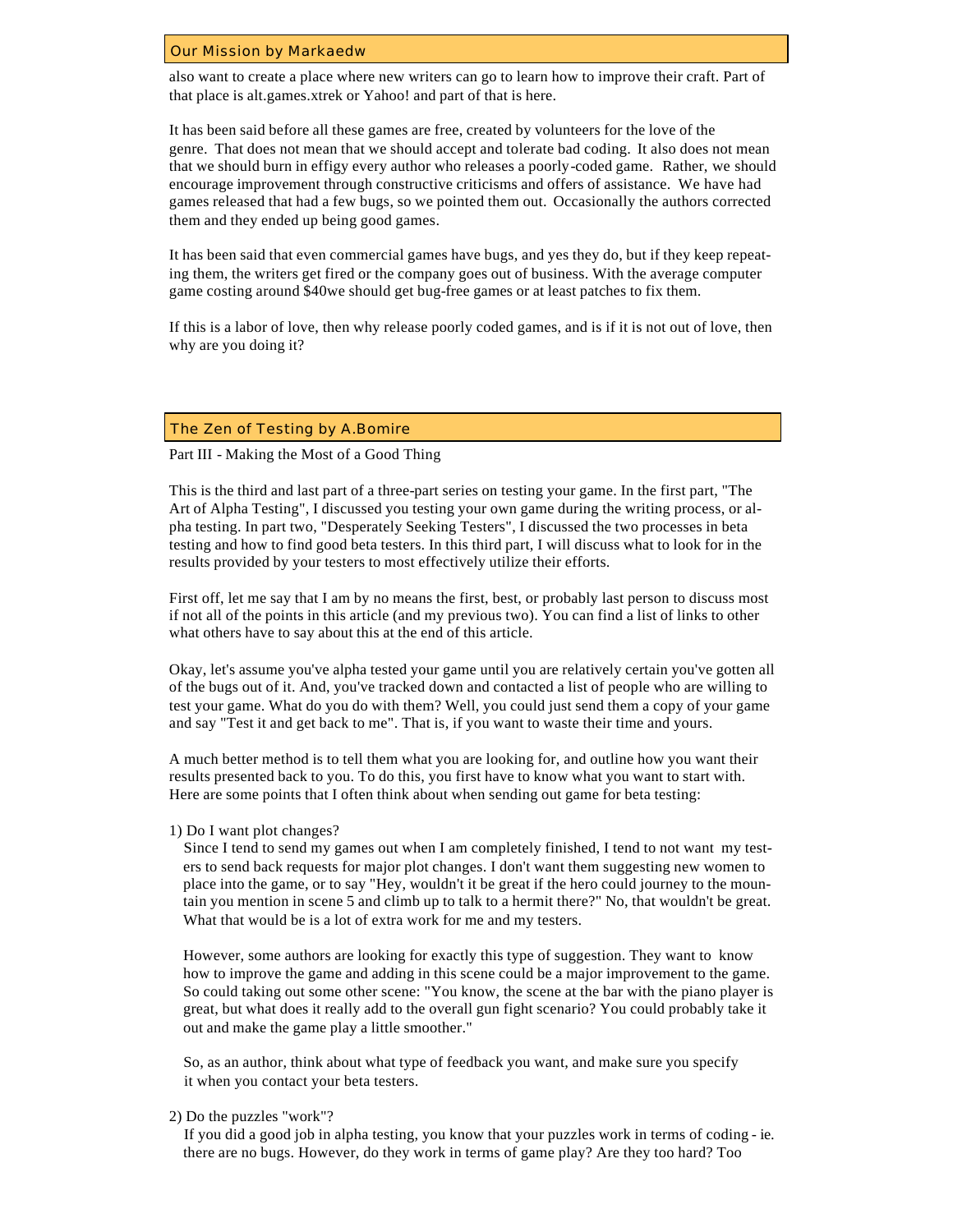easy? Totally illogical? ("Why does petting the dog cause the secret door to open?") Ask your beta testers to consider this while testing the game, and provide feedback on it.

3) Are there inconsistencies and illogical circumstances?

 Have your testers look for inconsistencies you missed, such as referring to Dr. Haversham as a psychiatrist at the beginning of the game and a psychologist later. Also, have them look for stuff that might be out of your knowledge base. ("You refer to the F-15 fighter as the Tomcat. The Tomcat is the F-14; the F-15 is the Eagle.")

4) Does the game have the "feeling" I am trying to present?

 This goes to the overall play of the game. Since when I write, I write bits and pieces of the game in modular sections. When I test it, I test the section I am currently working on, sometimes skipping previous or later sections. So, I sometimes don't play the whole game through at once. This can lead to a game that just doesn't "feel" right when played as a whole. I often ask my beta testers to provide feedback on the general result of the whole game. This is a very subjective point, I'll admit, but one that I find worthwhile.

5) Anything else

 Of course, no matter how much alpha testing and spell/grammar checking you do, you probably missed something, so have your beta testers look for that as well. Things like "You say there are two chairs in the living room, but I can only examine one of them" can be easily overlooked when writing the game, especially if the chairs are very minor parts in the overall game.

Now that you know what you want, you need to lay out how you want it presented. I generally ask my testers to provide as much information as possible about the problem they found to pinpoint where it is in the game. This is especially important in large games with several encounters with the same characters. If a beta tester reported "You use the word 'their' instead of 'there' when speaking to Jane" and I have several encounters with Jane, this isn't very helpful. It would be more helpful to say "In the scene with Jane at the library, in the line 'I think their is more to this bookshelf than meets the eye', 'their' should be 'there'."

If your beta tester finds a bug, have him or her provide details about the circumstances leading up to the bug. For example: "When I leave the library, I get an error." is not very helpful. However, "I enter the library with Jane. I search the bookshelf and find the hidden tome. We leave the library. Then I go back in and put the tome back on the shelf. When I leave now I get an error." This provides enough information to recreate the problem and see just what is going on.

Another good request it so always - and I mean ALWAYS - have your beta testers provide a copy of the game output. This can normally be done by turning scripting on in whatever runtime you are using. Not only does this provide detailed information about whatever bugs they encountered, but it also provides good insight into ways to improve your game.

As a player, you are probably used to playing a game and trying something that doesn't work. You just move on to try something else and don't think twice about it. Well, your beta testers are the same. However, as an author you can see their failed attempts and use them to improve the game. You can implement new synonyms for objects, or new verbs to remove "guess-theverb" problems. Let's take this sample game output for the scene above with Jane at the library:

# The Library

You are standing in the local library, with shelves of books stretching out of sight before you. The musty smell of the books is almost overwhelming, and you find yourself fighting not to sneeze. The exit is behind you to the south. Jane is here.

 >x shelf I don't know the word 'shelf'.

>x shelves

 The bookshelves stretch out before you, marching in a line almost out of sight. They are lined top to bottom with books.

>x books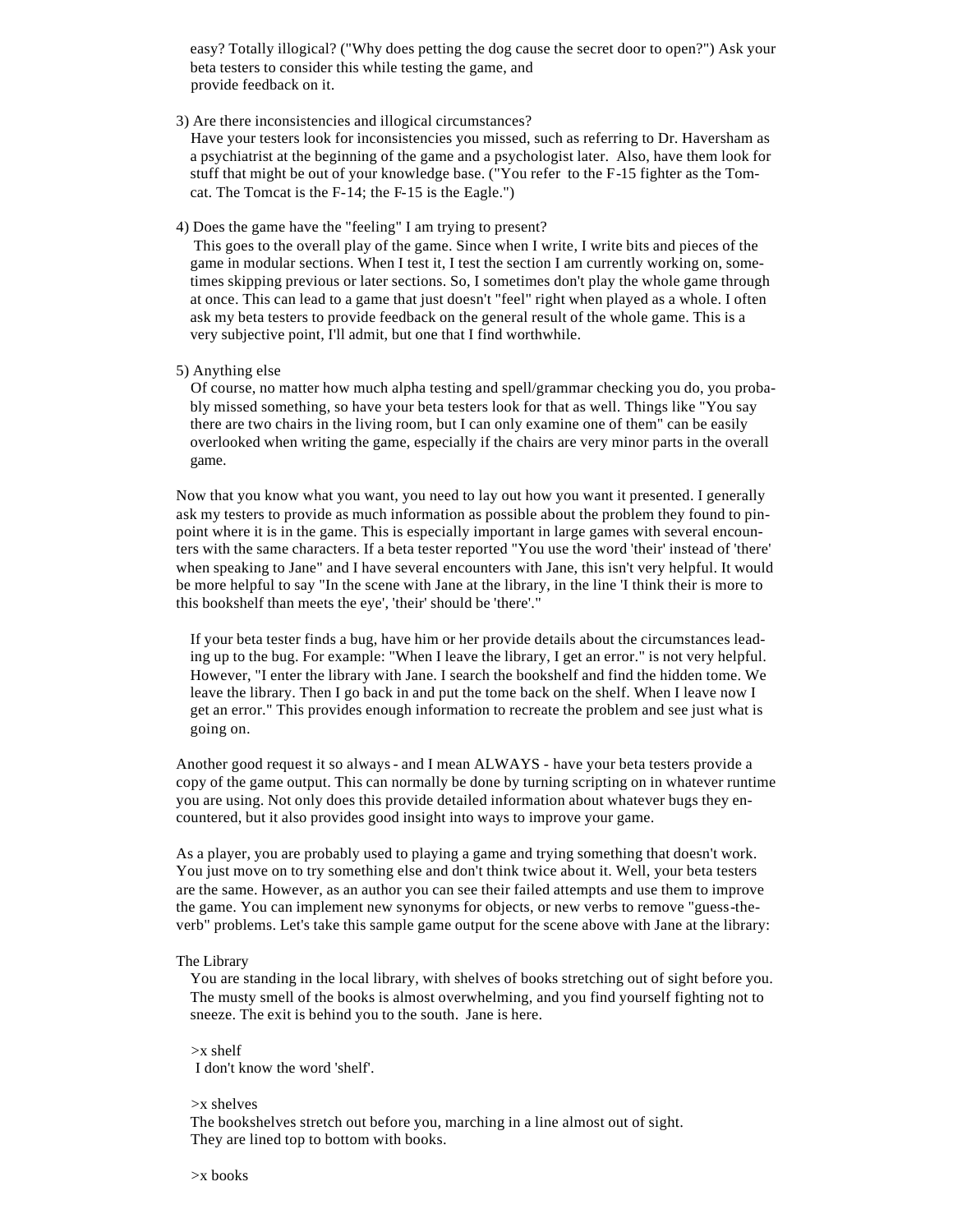<span id="page-4-0"></span> Many of these books look like they haven't been touched in years. Their musty odor tickles your nose.

>ask jane about books

 Jane pouts. "I don't like reading. It's boring. Can't we go someplace more exciting?" She rubs her nose. "Besides, this place makes me sneeze."

 >smell books I don't know the word 'smell'.

 >read books I don't know how to read the books.

>get books

You take a book down from the shelf, opening it to skim the contents. You find it doesn't really interest you so you put it back.

As a player, this probably looks very familiar to you. You may encounter text like this over and over and think nothing of it. As an author, I can spot at least three areas where I could make improvements on the game to enhance the experience for the player.

- 1) Add the synonym 'shelf' to the 'bookshelves' object.
- 2) Add the ability to 'read' the books
- 3) Since I make such a big deal about the musty odor of the books, I should add the ability to 'smell' the books.

Finally, and I guess this should go without saying but here I am saying it none-the-less: Listen to your beta testers. If your beta tester tells you that a puzzle doesn't really work, or that they had trouble solving a puzzle, listen to them. Really think about what he/she is saying. If you just ignore it, odds are that you will hear the same from people playing your game and it is much better to fix the problem now than to deal with later releases of your game.

Well, hopefully you found this series helpful, and will use it and the points contained there-in to make better games. For more information, I suggest reading the articles that can be found here:

"Oh no! Beta! Tips and Techniques for Beta-Testing Games in Progress" <http://www.xyzzynews.com/xyzzy.8f.html>

"Beta Testers I have Loved" <http://www.xyzzynews.com/xyzzy.8g.html>

- "The IF Beta Site Info Page" <http://www.plover.net/~textfire/beta.html>
- "Some Suggestions on Beta Testing" <http://emshort.home.mindspring.com/Testing.html>

# This Month in AIF by BBBen

I felt the competition this year was very strong with some of the best and biggest AIF games ever. We have learned quite a bit on how to run the Erin awards and so things should operate much more smoothly next year. Thanks to the couple of dozen people who voted. We were hoping for more votes, but we understand why more people didn't participate. If you were one of the people who didn't vote, maybe you could start thinking about the 2005 awards now (coming up around December) and be prepared to vote next time.

Christopher Odhner asked us to mention an IF site  $-$  [http://www.ifwiki.o](http://www.ifwiki.org)rgwhich may be of interest to the AIF community. The benefit of this site is, since it is a wiki site, it is free for editing by the public. It has had a rather negative article introducing AIF, but if we participate on the site more we can set the record straight and possibly draw the attention of some of the wider IF community to the higher quality AIF games.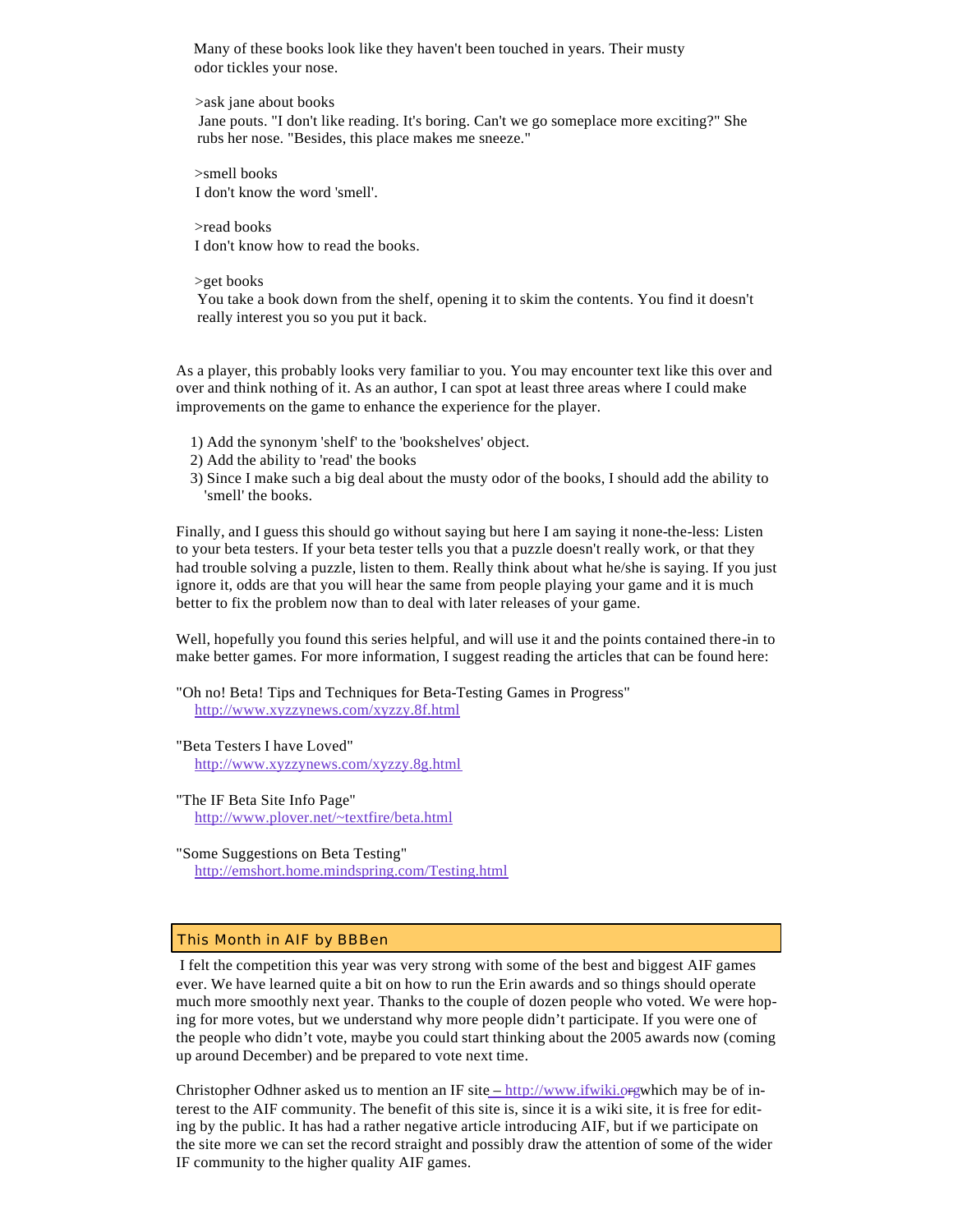In game news, there was only one new game released this month: *Rachel's Bad Day* by Sly Old Dog. This game caused a heated discussion on the AIF Archive about beta testing and technical quality in AIF. This is not an uncommon topic for debate in the community, with opinions more or less falling into one of two camps:

- 1. Authors should not release games that are incomplete or technically flawed, because they can be tested and improved and there is no need to actually release them if they are incomplete, OR
- 2. Authors should be thanked for releasing free games, and not bothered if they want to release a game in any condition.

The intriguing thing about this argument is that it seems to get more and more heated each time, and it keeps cropping up every few months. I think this is primarily because it is an unresolved issue in the community – we bicker about it for a little while and maybe a few moves are made to try and encourage beta testing but nothing really changes, and games that are less technically slick than they could be, keep coming out.

Will this change any time soon? Probably not. Some people take offence on the issue simply because producing good games takes so much damn time and work and they feel a certain guilt by association – that their games are losing respect because other games are earning the genre a bad rep. Other people feel offended on behalf of writers who seem to be shot down after having put forth a work of creativity for the free enjoyment of other people.

There is no real definitive answer to this, both sides have merit and if the answer was obvious then the debate would not still be ongoing. Some people are bound to take AIF a little but seriously considering the amount of their free time and effort it takes up (a large game requires about as much prose as a novel) while it is true that nobody is forcing anyone to play any of these games – if you don't enjoy them then that's unfortunate, but hardly cause to get angry at the author. The one thing that I think everyone can agree on however, is that the more authors work to improve the quality of their games, the better we will all feel.

Incidentally, if you have an opinion to express about a game I would encourage you to write a review for this newsletter. You don't have to have done anything in the community before, just write down your thoughts on a game (the guidelines for structuring a review on our website make this easy) and submit it to us. The game can be one that has been reviewed many times, or never, and you can disagree with what you think the community will say about the game. Short of writing a game, writing a review is one of the most positive things you can do to keep AIF going.

# **New games for March 2005:**

# *British Fox and the Celebrity Abductions, TADS port* -

[http://aifcommunity.org/games/tads/british\\_fox\\_rls.zip](http://aifcommunity.org/games/tads/british_fox_rls.zip) - by Lucilla Frost, 27<sup>th</sup> Feb 2005 – The TADS version of the original ADRIFT game, with some new content. (NOTE: This game should have been listed last month – my apologies).

*Rachel has a bad day*- [http://aifcommunity.org/games/adrift/version\\_4.0/rachels](http://aifcommunity.org/games/adrift/version_4.0/rachels)-bad-day.zip - by Sly Old Dog,  $8<sup>th</sup>$  Mar 2005 – Rachel sets out to steal some files from her work for her boyfriend, and finds herself caught up in a series of sexual misadventures.

# Why a Newsletter by A Ninny

The efforts of a few determined individuals are combining to make the AIF community grow up. We're becoming more than just a ragtag bunch of porndogs waiting for the next dribble of game to emerge from the few people willing to actually write them. We have a slew of websites, two message boards and, now, this newsletter. It is the newsletter that as it matures I hope will give us the best opportunity to focus and drive the community towards its goals.

But what are theses goals, and how can a newsletter help us reach them? To determine the answer to that, I feel I must take a step back and examine who the newsletter's audience is. The AIF community is a group of people who (let's face it) write and play dirty games. This tends to encourage the idea that AIF is cheap crap and that we're wasting our time by thinking of it as quality entertainment. Despite that some here do hold this attitude, there are hundreds of players and dozens of authors; there are many dedicated long-time fans who love to debate the picayune aspects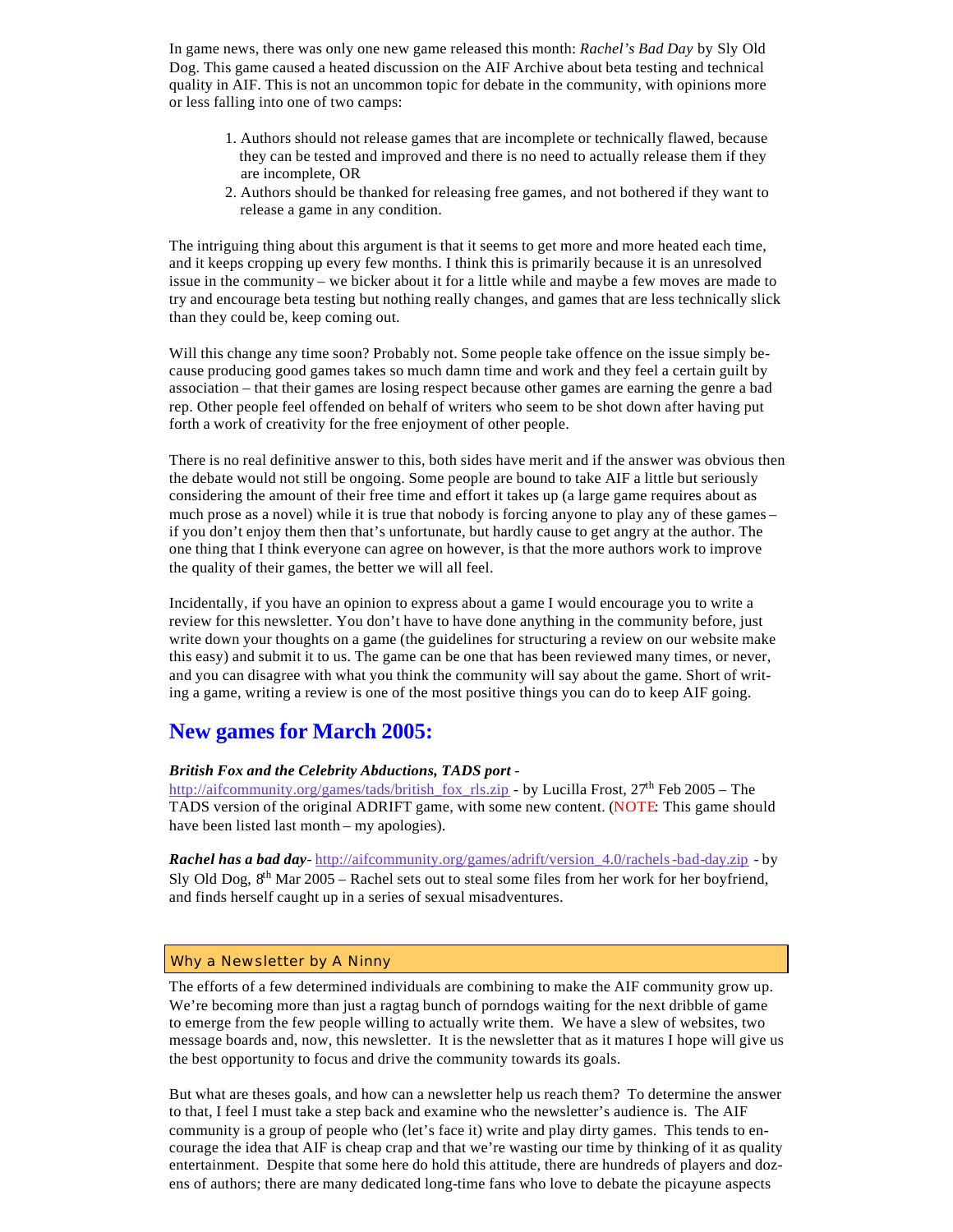of the genre. The one thing that should unite us in the community is the pursuit of high-quality AIF experiences.

A newsletter can promote quality in AIF in a number of ways. To benefit players, it provides reviews of games and announcements of upcoming releases, as well as a forum for thoughtful debate on the merits of sexfest games versus puzzle- or story-oriented games. To benefit authors, it is providing detailed essays on game testing, and will likely become a forum for debating the finer points of different story structures, AIF platforms and the like. It also will serve as the host and archive for open game competitions and the annual AIF awards. I'd like to see enough constant prodding in these pages promoting good AIF that we spawn new authors interested in generating more games of better quality; I hope these authors will be interested in keeping AIF and this newsletter going once most of the 'old timers' drop away.

I believe the newsletter could have another benefit, in that it may improve AIF's reputation and give AIF greater acceptability within the greater IF audience. It is probably the dirty little secret of many IF players that they enjoy AIF from time to time, but certainly wouldn't own up to it. If it starts to look like AIF has it together enough to sustain a newsletter and is making a concerted effort to improve its output, we may yet become recognized enough to draw content from within greater IF.

Continuing improvement in AIF, therefore, means maintaining this newsletter. Currently, there are four people consistently writing material for it, one of whom is considering giving up his editorial position. So volunteer! Contribute an essay; review a game; offer to organize a competition. The more people we get to participate, the more the newsletter reflects the community and the better it can promote the idea that quality AIF is not an oxymoron.

# Oldies But Goodies-games that you may not be playing, but should

This month we are doing things a little different. The review of the classic games is a little more in-depth than previous reviews, it came out pretty good, so I think that I will keep doing them this way.

The game in question this month is a spy game called:

# **Academy of Spies- A Candy Dashwood Adventure, reviewed by Markaedw**

| Game info:        | Academy of Spies Version 1.3 released 17-AUG-2001 |
|-------------------|---------------------------------------------------|
| Author:           | Adam Hendine                                      |
| <b>Platform:</b>  | <b>TADS</b>                                       |
| Size:             | 107 KB (zipped)                                   |
| <b>Content:</b>   | m/f, f/f, voyeurism, spanking                     |
| <b>Game Type:</b> | T&AIF, with period 1960's                         |
| Length:           | Medium                                            |
| <b>Reviewed:</b>  | March 2005                                        |
| <b>Extras:</b>    | None                                              |
|                   |                                                   |

#### **Basic Plot:**

The main character is Candy Dashwood, agent for MI6. The game takes place over 2 missions; the first one recovers a computer reel of stolen British lunar mission data and the second mission, you infiltrate the enemy hide out and find out why the tapes were stolen.

#### **Overall Thoughts:**

Adam has, to my knowledge, created three games and they are all pretty good, and *Academy* is no different, good but not great, it is a fun way to blow a hour of so, I found it to offer not much else and little replay value. The game is basically a fun adventure based game with some sex thrown in. Adam has always avoided "guess the verb issues" and when a specific command is required it is in the instructions.

### **Puzzles/Gameplay:**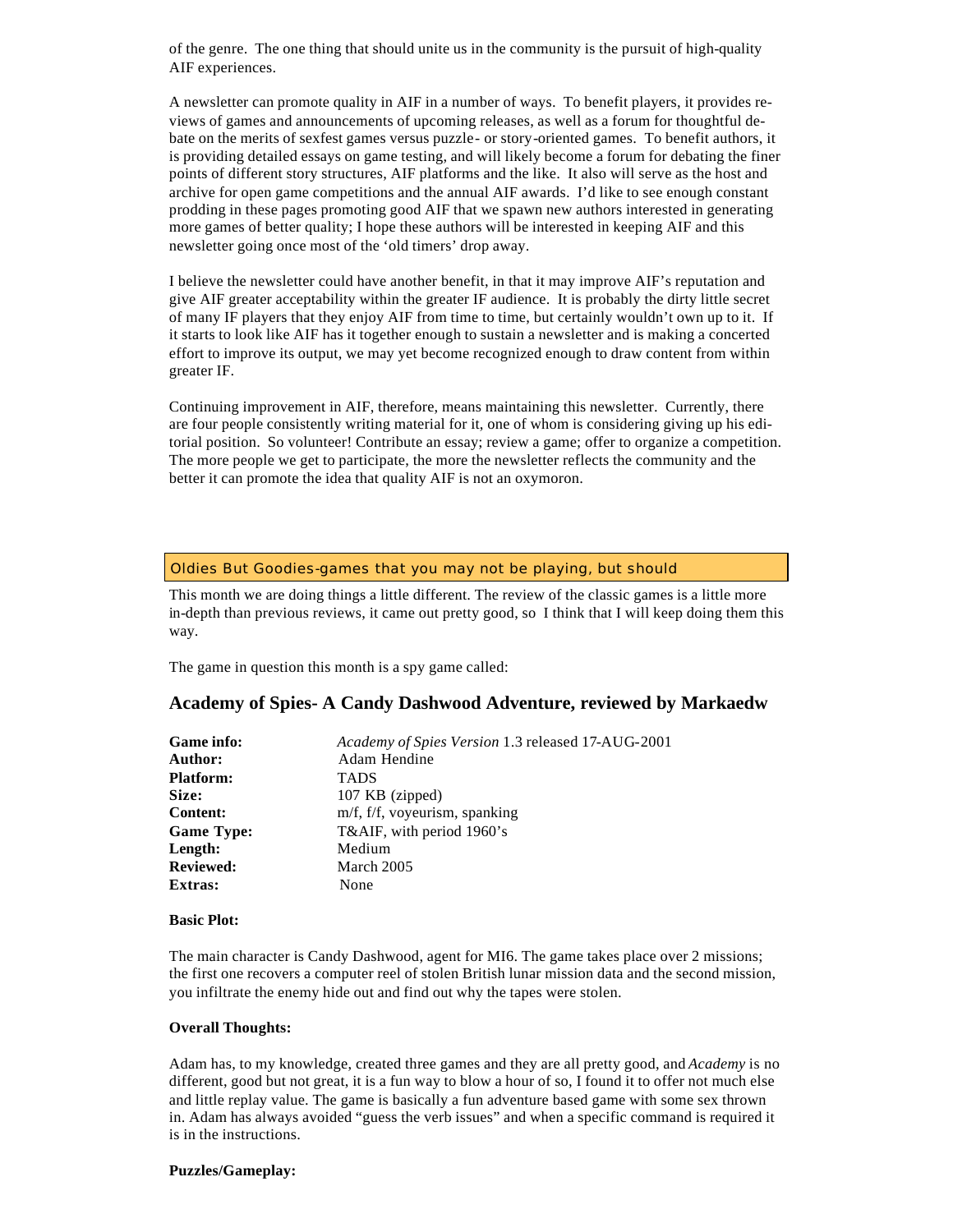Like I said, the games is fun, there is a walkthrough, but it really isn't necessary, the puzzles consist of looking around a pushing a button or pulling a lever. The game itself is very linear, there is not much to do outside of the game and the other characters have little interaction, so exploration is essentially pointless.

There are few couple of places where you can die, in effect losing the game, but since it's possible to undo and you can try it again in a different way, so it is not to frustrating to play.

#### **Sex:**

The real reason you want to play, the sex scenes are a bit of a let down. It's as if Adam concentrated on the game and put in the sex as an afterthought. As an example he makes no distinctions between sitting, standing or lying down. The sex act descriptions are usually nothing more than a sentence or two, with "You continue doing *that*" when repeated. I found it just as easy to shoot the NPC as it was to do the sex scene.

The only really good, and necessary, sex scene is at the end and that is interrupted by the main villain.

# **Technical:**

I thought the game play was easy and I found no issues or bugs, which is good, but it did not push any envelopes either, it is rather mediocre in that respect.

# **Intangibles:**

Adam indicates in other games that his games are connected, so Candy's boss, Mr. D may be Darcy of *Darcy - Peril Skies.*

#### **Final Thoughts:**

Although this game isn't bad it isn't great either. I keep it, because it is good way to use up an easy hour or so when I am bored, but it is not worth more than that, and don't bother playing it for the sex; there are other games for that.

# **Rating: C**

#### Game Reviews

And here is review by BBBen of Christopher Cole's *Mount Voluptuous,* which has gathered six Erin nominations

# *Mount Voluptuous***, a review by BBBen**

| Game info:        | Mount Voluptuous - released 5 <sup>th</sup> Sep 2004 |
|-------------------|------------------------------------------------------|
| Author:           | Christopher Cole                                     |
| <b>Platform:</b>  | <b>ADRIFT 3.9</b>                                    |
| Size:             | 906KB (zipped, including pictures)                   |
| <b>Content:</b>   | $m/f$ , $m/f/f$ , $m/f/f/f$ , $f/f$ , voyeurism      |
| <b>Game Type:</b> | T&AIF                                                |
| Length:           | Long                                                 |
| <b>Reviewed:</b>  | March 2005                                           |
| Extras:           | Limited pictures of each model                       |

#### **Basic Plot:**

The player takes the role of an agent for a selection of real-world, busty models. The player seeks to sign more models to his agency, called Mount Voluptuous, and along the way he may get to do more than ogle the busty women.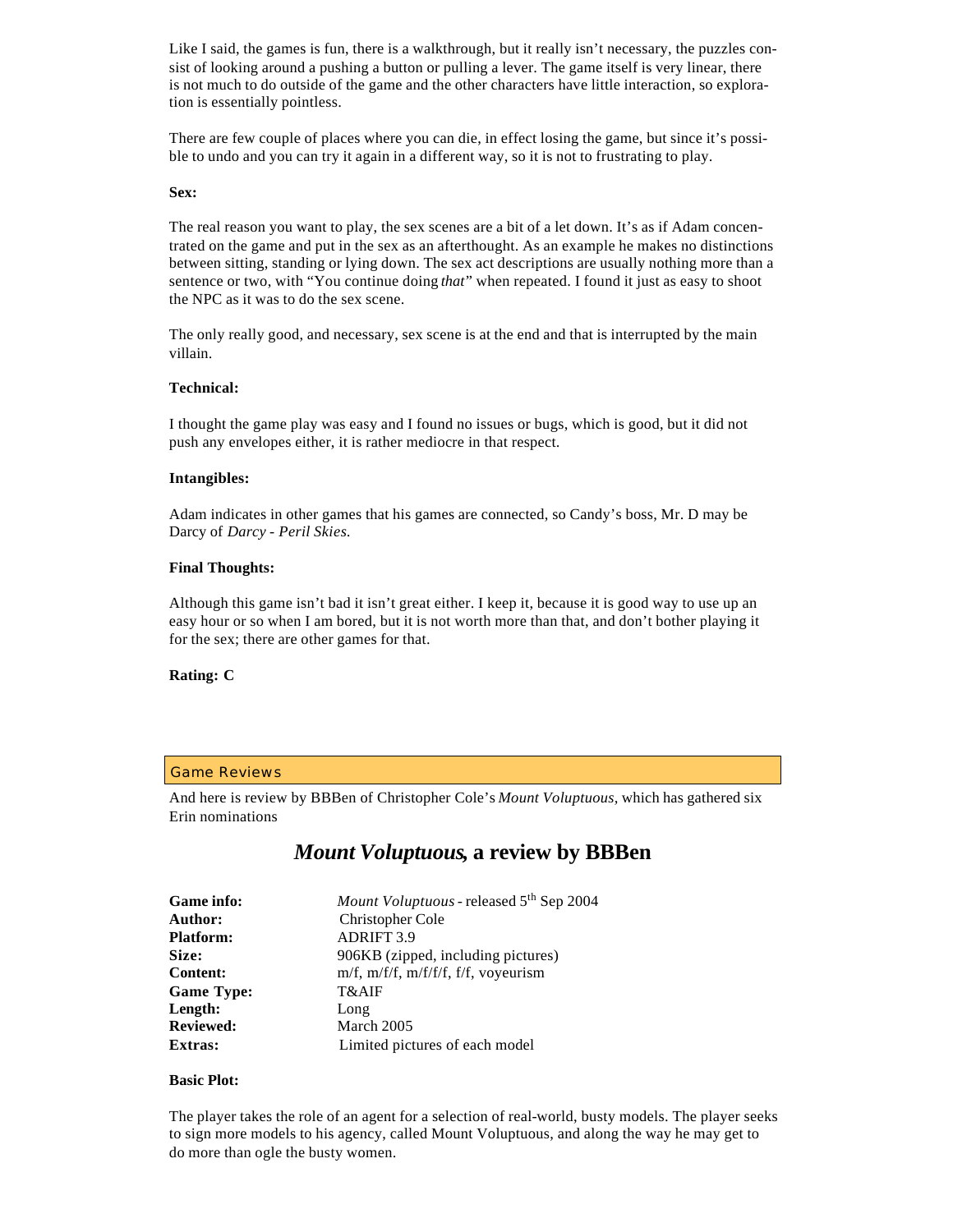# **Overall Thoughts:**

I believe this is Christopher Cole's largest game and his experience shows throughout the production. This is a strong example of an AIF game that could, if it had original pictures and a stand-alone engine, be marketed successfully as a professional game.

Probably the most interesting thing about this game is Cole's choice to use real-life busty models that you can go and look up on Google. This may not be a surprise to many fans of Christopher Cole - I first heard of Yulia Nova in *Encounter 3* and Cole wrote a game (*The Studio*) specifically about a real internet model. The game shows a good knowledge of each of the models included (from what can be known about them at least – I enjoyed the griping about Yulia Nova's photographer) and thus would probably be especially interesting to fans of the women.

An interesting side note – Cole chose the models partly based on a poll on the AIF Archive, making this a truly interactive game.

# **Puzzles/Gameplay:**

An interesting element of this game is that while progressing in the game is not difficult (as is standard in Christopher Cole's games) it is easy to miss some of the sex scenes and sexual content when playing. This adds replay value, which is good, and better than tying a player up with a tricky puzzle in an inflexible linear plot. It takes elegance to pull off and I think it did work in this case.

# **Sex:**

The sex is, of course, very well written. It is quite extensive and in fact there is not much in the game apart from sex and the build-up to sex. The scenes have a certain amount of linearity, requiring specific actions before others and reducing freedom somewhat in exchange for an almost game challenge (a very easy game challenge) element to the sex scenes. This is not a criticism, more an observation as it is a perfectly acceptable system and it is not uncommon in Chris Cole's games. Many people prefer this style of sex scene, especially because of the extensive interactivity in the stripping process.

Cole makes sure, considering his particular choice of subject matter, to give good focus to the bosoms of the women in the game. It would be disappointing if he hadn't done this, as I'm sure he was aware. He doesn't neglect other areas and sexual acts however, and many of the scenes have some quite long and detailed passages, which should be gratifying to players.

# **Technical:**

Most people won't even think about an ADRIFT 3.9 game having good technical standards, but this one does. The game plays very smoothly while accomplishing some quite complex gameplay possibilities efficiently and invisibly. The real proof of the game's technical quality was that the game did a range of things that I wouldn't be sure how to do myself, yet I did not think about them while playing.

# **Intangibles:**

My only real complaints with this game (and the reasons why I didn't give it an  $A+$ ) were intangibles. For a start, the narrative feels a little directionless. Christopher Cole has made it clear that he is more interested in sex romps rather than plot heavy games and I think that's largely what his audience would prefer, but I still feel that even for a sex romp the experience of playing felt a little unfocussed. There wasn't too much to draw the player in to what was going to happen, and the events of the game occur in a sort of random, haphazard way. It is not entirely without teasers at the beginning (you get to see the portfolios of all the girls from the start and there are things you must address right away like Sydney's contract and Yulia's apartment) but there is not a strong "page turner" element to the game. In a way the flow of the game reminds me of some hentai games, but nevertheless it compares quite favourably to these.

The other problem I have is that, compared to some of Cole's other games, *Mount Voluptuous* is less emotionally resonant. To clarify, I think in some of his games, the first and second *Encounter* games for example, there is a strong and convincing motivation behind the characters getting together. In *Mount Voluptuous* the sex is much more casual and based simply on lust, and so it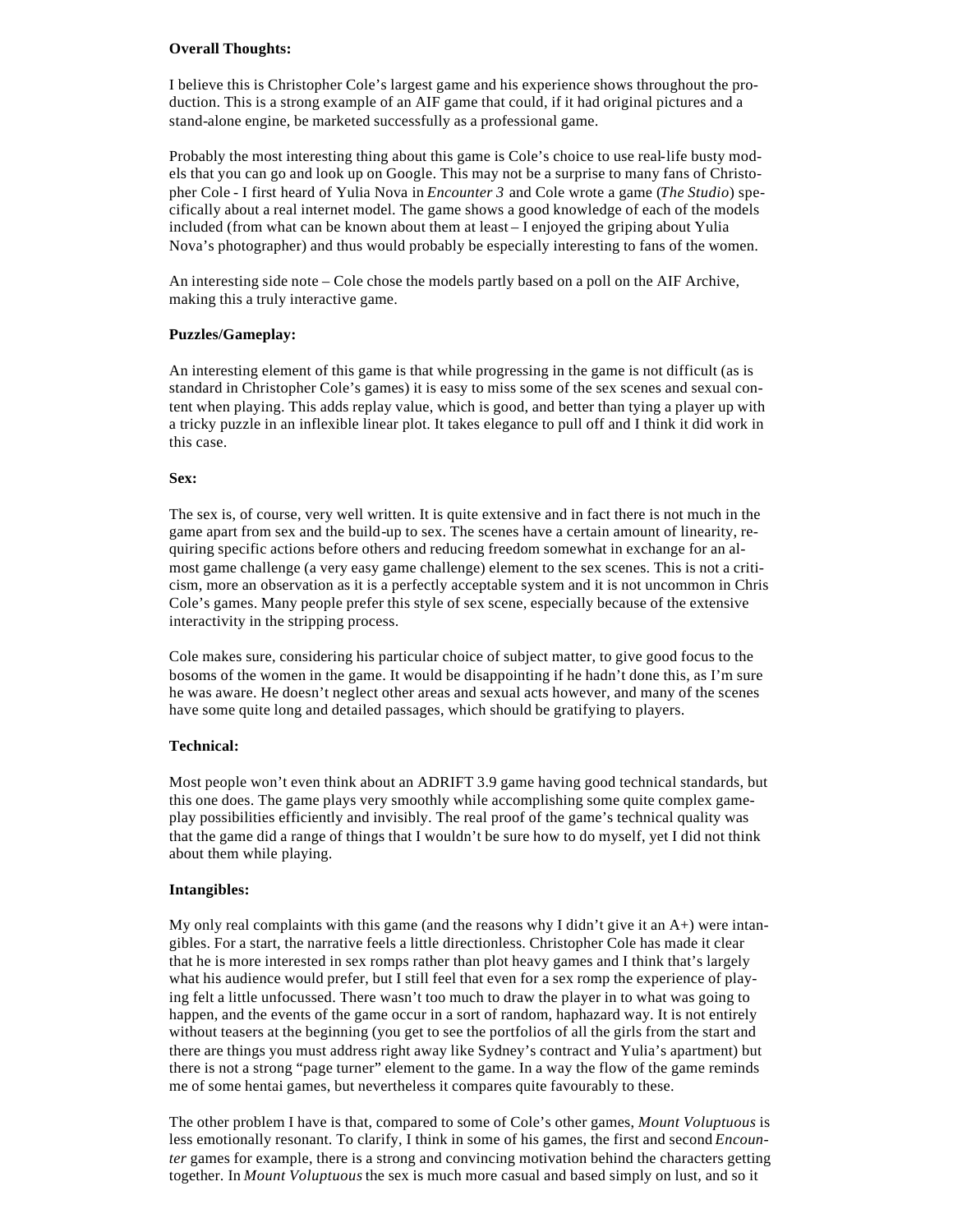doesn't resonate quite as well for me as some of his other titles. This is probably largely because the characters in the game are real models, and I am holding the game to a high standard, but still I do feel this is worth mentioning.

# **Final Thoughts:**

An author who has written so many and such lauded titles as Christopher Cole has is inevitably going to find that his later works are less likely to be considered classics than his earlier works. However I do think this is belongs among the best of his titles, and indeed AIF in general.

**Rating: A**

# Pocket Reviews by Markaedw

This month was interesting for the newsletter reviews, some day I knew these things would happen and they both did this month, a game would be released just after the deadline and Sly\_Old\_Dog would release one of his bugfest games.

This game was actually released on 27-Feb-2005 just after I started on the newsletter, so it ended up in the 31-Mar, we may have to work on this problem.

First off Lucilla Frost gave us her TADS port of her popular game *British Fox and the Celebrity Abductions*

The game, just to refresh your memory, is about the British female superhero British Fox, The Institute is investigating several disappearances linked to the Frost Syndicate.

The game starts off with a sexual encounter with you teammate Welsh Fox, but soon the boss calls and if your late British Fox get a spanking. Then the game moves to the Frost Headquarters where you can then dominate Grace the leader, but if your not careful you get trapped, see some rape scenes before you get out, and finish the game.

The game has several puzzle and items that you need to obtain to complete the game, but none of them are difficult to figure out. The sex scenes are well written and the game has some new content as well as, with the extra time, the game plays a little more smooth. If you liked the ADRIFT version this one is definitely one you want to play.

Now on to the thing I dreaded most when I started as the editor, I would have to review a Sly\_Old\_Dog game, in this case it is titled *Rachel has a bad day.*

In this one the playing character is Rachel, her boyfriend needs her to get the goods on the company she works for, they are raping the environment and the bosses computer has the proof. So she needs to get the proof out of the building , earn the money for a plane ticket and get past airport security.

It sounds like fun and it would be if anyone else had wrote it but Sly did, so it has enough problems that it more of an exorcise in frustration. To start off , there are the usual guess the verb issues, but those you can work around. Then there is the fact that after the alley scene the game can't be saved and to top it off the game crashes after the scene in the airport ladies room. This is too bad because the sex scenes are well written and they are fun to play, but the coding issue override any pleasure derived from the game. When combined all together, they make the game virtually unplayable and practically unwinable, for instance there may be a way around the crash but I don't feel like starting back that far back to discover it. So this game that has a lot of promise ends up like all my other Sly\_Old\_Dog games, in the recycling bin.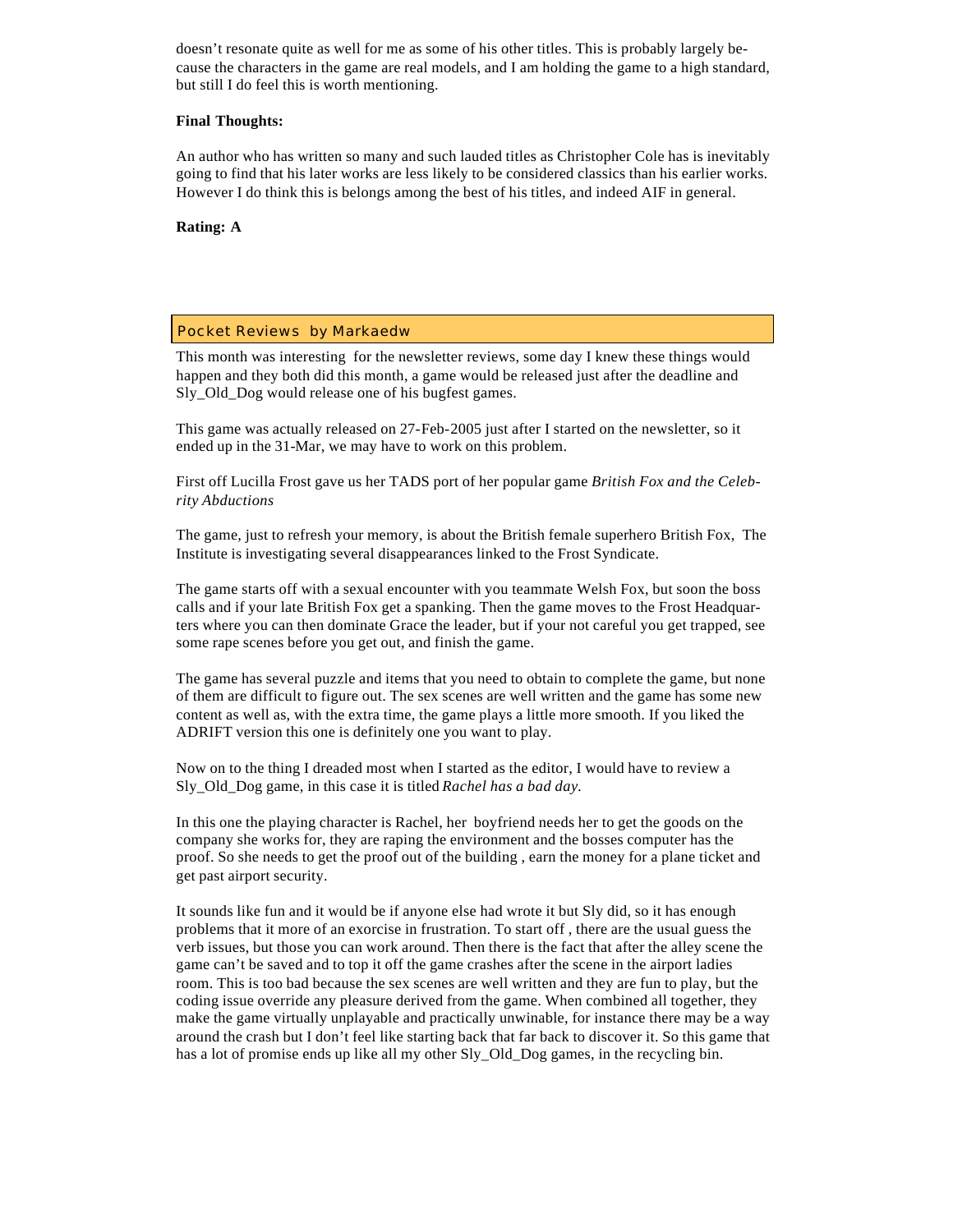### The AIF Soapbox

Sly\_Old\_Dog's release of *Rachel has a bad day* and the ensuing controversy at the Yahoo! Forum became pretty heated, and in the end nothing was settled, we simply agreed to disagree. Then David Wyld sent me this piece summing up the discussion, and when you read it; I think you'll wonder, like I did, what were we arguing over, because really we were actually all on the same side.

Markaedw Editor: Sextra Curricular Activities There have been minor editing for ease of reading.

AIF: Does It Have To Be Any Good?

There was recently (and will probably still be ongoing by the time you read this) a somewhat heated debate on the AIF Archive at Yahoo. The cause? A game called *Rachel has a bad day*  by someone with the unusual name of Sly Old Dog. Was this an incredibly good game and people felt the need to tell everyone how great they thought it was? No. Was it, then, an incredibly bad game and everyone felt like sticking the boot in? No.

It was a game with a lot of bugs.

Now I'm a more a lurker to the AIF Archive than a regular poster but even a lurker gets to hear about Sly and his strange penchant for releasing games riddled with bugs, and his even stranger penchant for not even seeming to care that they're riddled with bugs. You see, he does this sort of thing quite often: releases a game full of bugs. For someone who's been writing games for two years now, that's a pretty sad thing. Most are the kind of simple bugs that are down, more than anything else, to sheer carelessness. We all do this sort of thing. Put a section in a game, don't bother testing it, and assume it'll be fine. Of course, if we're serious about game writing we'll then test the game thoroughly *before* it's released and catch these bugs. Not Sly Old Dog though. Some of the bugs in *Rachel has a bad day* Sly admitted he wasn't sure how to fix but, for whatever reason, he didn't do the sensible thing which would have been to ask for help in fixing them, he just went ahead and released the game anyway. The result? Bugs galore. The game crashes, it can't be saved after a certain point and, the real killer, it's impossible to finish.

A big debate was kicked up over the game, focusing not so much on the game itself but on the bugs within it. The quality, or otherwise, of *Rachel has a bad day*, was pretty much forgotten in the rush to either condemn or defend it, with a lot of hostility and shouting on both sides. A couple of times Sly was even compared to Vachon, which is the kind of insult that digs deep at the heart of anyone wanting to be a serious game writer.

On one hand, I can agree with the comments of the people defending it:

- \* It *is* a free game that the writer has put out there for people to play.
- \* He *does* state on his website that it's unfinished and there are problems with it.
- \* It's an AIF game and they're all crap anyway so what's the big deal?

(The last one is an actual comment someone said, strangely enough. And yes, this guy was defending the game.)

But on the other hand:

- \* So what it's a free game? Is the argument that providing it's free, it's okay for it to be awful? Can't free games be any good? Check out the yearly IFComps if you want an example of games that are both free *and* good.
- \* If it's unfinished, why has it even been released? Even worse, it's unfinished *and* it's got bugs and yet, despite all common sense dictating otherwise, the writer goes ahead and releases it anyway. If I didn't know better, I'd suspect he likes being flamed.
- \* It's an AIF game but that doesn't mean it *has* to be crap. That it's an AIF game is probably a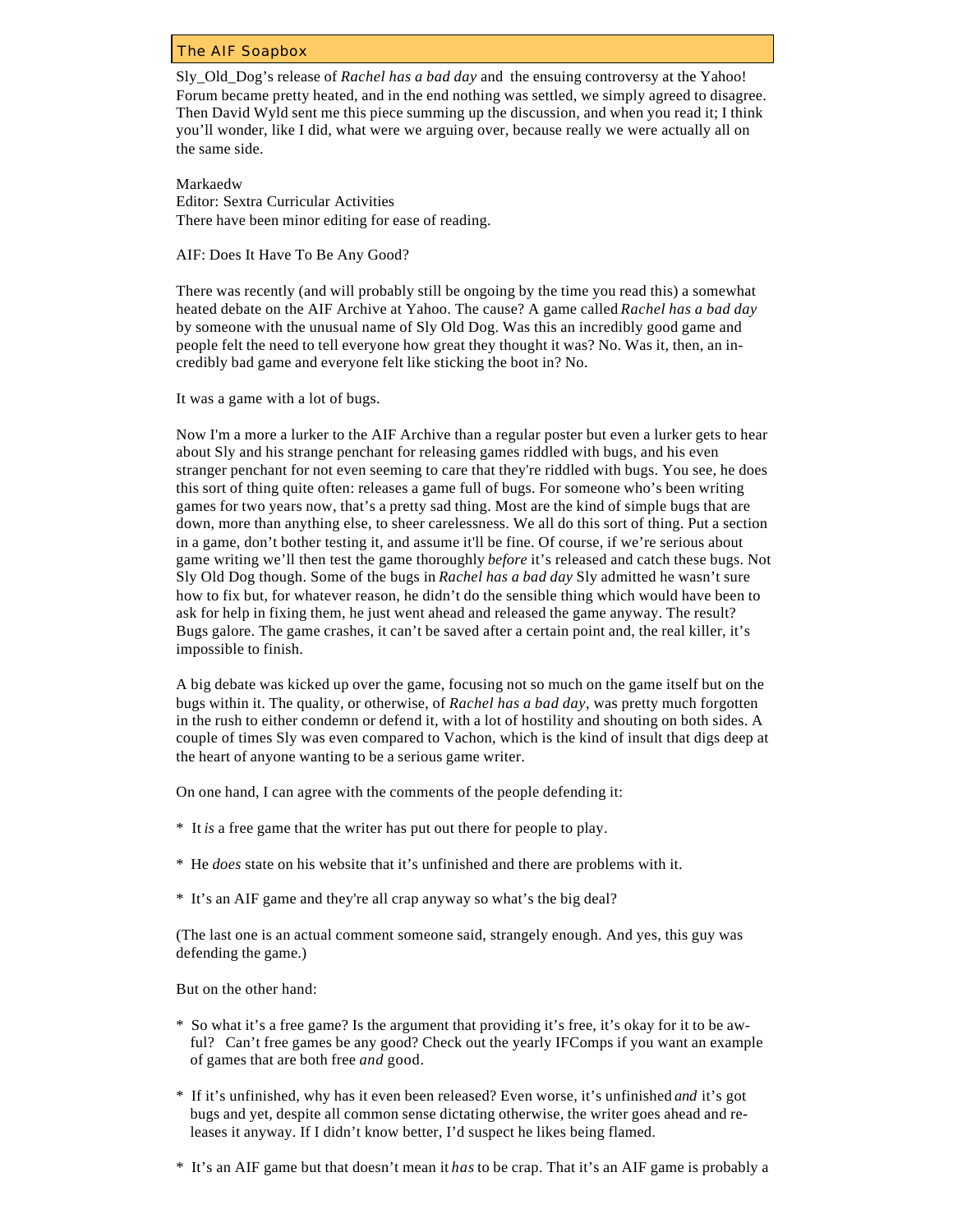pretty good indicator that it *will* be crap but, every now and then, it'd be nice to play a game that bucks the trend.

Regarding the last point, the AIF scene has a pretty poor reputation in the wider world of text adventures. I'm sure even its most ardent fans would agree that, outside this group, there aren't many people who give a damn about AIF and wouldn't lose much sleep if it disappeared overnight and was never heard of again.

Why does it have such a terrible reputation?

Games like *Rachel has a bad day* go a long way towards explaining the reason. Now if this was a game by a newcomer to the scene who didn't really know what was expected in a game and had missed out all the things that *should* have been covered, it's likely it wouldn't have generated half as much discussion. In fact, it probably wouldn't have generated *any* discussion because people would just have assumed it was another bugfest from a newbie and not bothered wasting their time with it. Yet this didn't come from a newbie. It came from someone who has written over twelve games.

By the time you reach three or four games, you ought to be getting pretty damn good at the game writing lark. You might have made some dumb mistakes with your earlier games but you've learnt from your mistakes and know how to turn out games that people like. By six or seven games, you're near the top of your field. Your games might not have the extra polish on them that differentiates the true masterpieces from the good games but they're not far off. By ten games, you ought to either be at the top of your field or chomping at the heels of the guy who *is* top of the field.

You really, *really, really* shouldn't be releasing games that are riddled with bugs, that crash, that can't be saved and, worse than anything else, can't even be finished. Has Sly learned nothing from his earlier games? (And yes, they've been criticised for being bugfests as well.) Or, worse, is it that he simply doesn't care? He's happy to bring out games that are littered with bugs and generally looked down upon by almost everyone who plays them?

It's a worrying thing when you think about it that in the AIF world, of the three most prolific writers – Christopher Cole, Vachon and Sly Old Dog – two of them write incredibly quickly and their games are generally criticised for being buggy and not very good. Are their games awful *because* they write so fast and don't spend enough time testing and re-testing them in order to make them better? Is the idea of adding another game to their tally more important, regardless of the quality of said game, than actually bringing out a decent game?

Part of the problem might be that the AIF scene *is* looked down upon by almost everyone outside it. A member of the Yahoo group recently posted a message on the RAIF message boards asking people for their opinions on the genre. Every reply was negative.

Why is the AIF scene given such a cold reception by everyone else? The obvious reason is that AIF is about porn and where porn is concerned, people tend to be a bit reticent about admitting they like it. It's a bit *dirty* and a bit *rude* and it's kinda *childish* writing games with naughty stuff in 'em.

All very true. But then there's the second reason for the cold reception: most of AIF is downright awful.

Pick ten games from the Yahoo AIF Archive and play them through. How many are riddled with bugs? How many are full of spelling mistakes and grammatical errors? How many are just plain unfinishable for one reason or another? More than half I'm betting.

Of the few that aren't riddled with bugs, spelling mistakes, grammatical errors and *can* be finished, how many are actually any good? Any?

I've played probably twenty or so AIF games and of those twenty I've found two that were really good – *The Backlot* and *Ghost Justice* – and one – *The Birthday* – that was reasonable (albeit the spelling and grammar left a lot to be desired). While I'm sure a few other games out there *are* worthy to be called games, the majority are likely to be pretty awful. The reason? Well…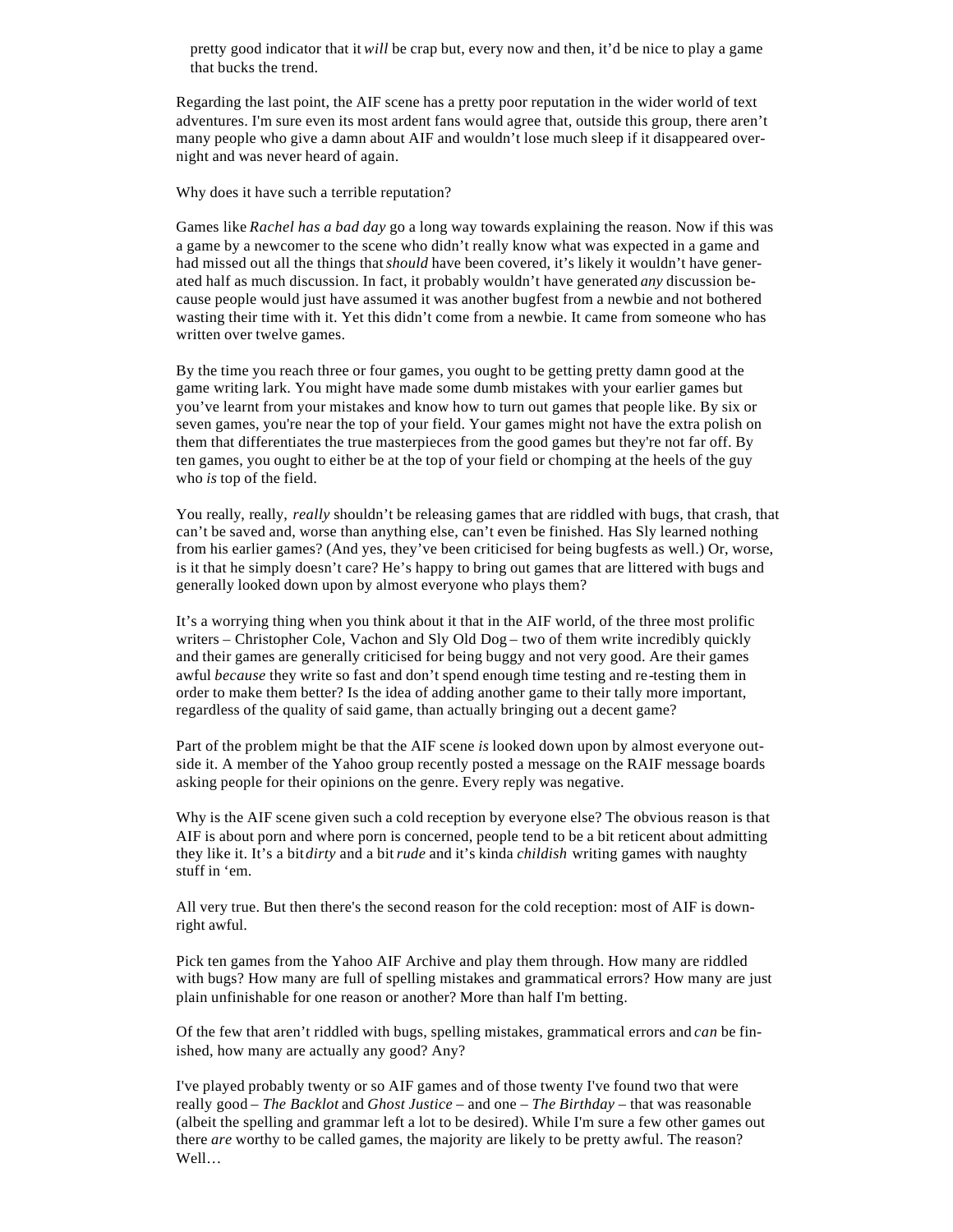One thing I've noticed from being a long time lurker and infrequent poster is that the AIF community is an incredibly forgiving place. Someone can bring a game out that's almost unplayable and what happens? He gets slagged off for daring to write such unspeakable tripe? He gets a thorough telling off? He gets himself lynched? No. The community just plays his game anyway and, worse still, actually pretends it's good.

The same thing doesn't happen in the wider world. If someone writes a non-AIF game that's full of bugs, he gets thoroughly beaten over the head for it. He generally gets *such* a hard time for it that he either makes damn sure his next game is resoundingly better… or he slinks away and never pollutes the community with another one of his dismal efforts again. As such, the prospect of someone writing one bad game after another in the wider world is unlikely to happen\*. In the AIF world, it happens all the time.

\* There are exceptions to every rule of course. Check out Paul Allen Panks' games if you want an example of someone who writes a lot and writes badly. But he's an anomaly.

I remember when Vachon (thank heavens!) finally packed up his bags and left. Amidst the cries of "good riddance, pal, your games were bleeding dire!" were a few comments along the lines of "no, don't go! You write great games!" *Great* games? *Vachon?* I forgot who said that but I read it and wondered if either the person in question hadn't played any of Vachon's games, they were deluded, or they were just so desperate not to let the world's worst game writer depart that they lied through their teeth. Or maybe they were joking. I'm sure no one could play a game by Vachon and like it, let alone think it was *great*. And yet, someone said it. Heck, they might even have meant it.

So the reason for the AIF scene's remarkably bad reputation? Quite simply: the people in the scene are just as happy to play bad games as they are to play good games. For most of them, I'm doubtful they can even tell the difference between the two. After all, if someone can accuse Vachon of being a *great writer* then clearly there's something seriously wrong. And with people being happy to play bad games, where is the incentive for the games to improve? Good games are hard to write. Bad games aren't. Anyone can write a bad game. You just sit at the keyboard and bash away at the keys for a while and then unload it without even bothering to check whether it makes any sense or not. You won't get criticised for it because the AIF community doesn't really mind that your game is bad. So why strive and put serious effort into your game writing if people are quite happy to play a game you might have written in your sleep?

Which brings me neatly back to Sly Old Dog. A couple of times now, he's been called the New Vachon (one of the times by yours truly). Unfair? Perhaps. Sly's games are buggy and full of guess the verb and he seems incapable of learning from his past mistakes, no matter how many times they're pointed out to him, but he's certainly a more accomplished game writer than Vachon ever would have been if he hadn't mercifully departed the scene. Yet at the same time, Sly's games fall into the same kind of problems that Vachon's did: errors that lead to unexpected crashes and guess the verb being the main culprits. Also, like Vachon, he seems oblivious to the way his games are received. Quite a few times I've read comments from people who think Sly could actually be a good game writer if he just tried a *bit* harder to iron out the bugs in his games. Yet despite the recent, and lengthy, debate regarding *Rachel's Bad Day*, no updated version of the game has been released so far and, perhaps more puzzling, Sly himself hasn't even bothered to comment on it. Doesn't he care? Doesn't he want to defend the game? Or does he simply figure that as most of the games in the AIF world are bad, why should he put in the extra effort to make his any better?

I'm not a big fan of the AIF scene personally. Part of me *wants* to like it as I'd genuinely like to see a few genuinely well written games with adult content, but the more games I play, the more obvious it is that I'm going to end up disappointed. Writers seem perfectly happy to bring out sub-standard games again and again, and players seem perfectly happy to play substandard games.

Wouldn't it be great if all that changed? Hands up anyone who'd like to see every new AIF game that got released be a resounding masterpiece? Or, if not a masterpiece, then at least a well written and erotic piece of game writing?

And then hands up anyone who wants the genre to continue as it does now: crap games being released, people pretending they like them, and *more* crap games being released as a result.